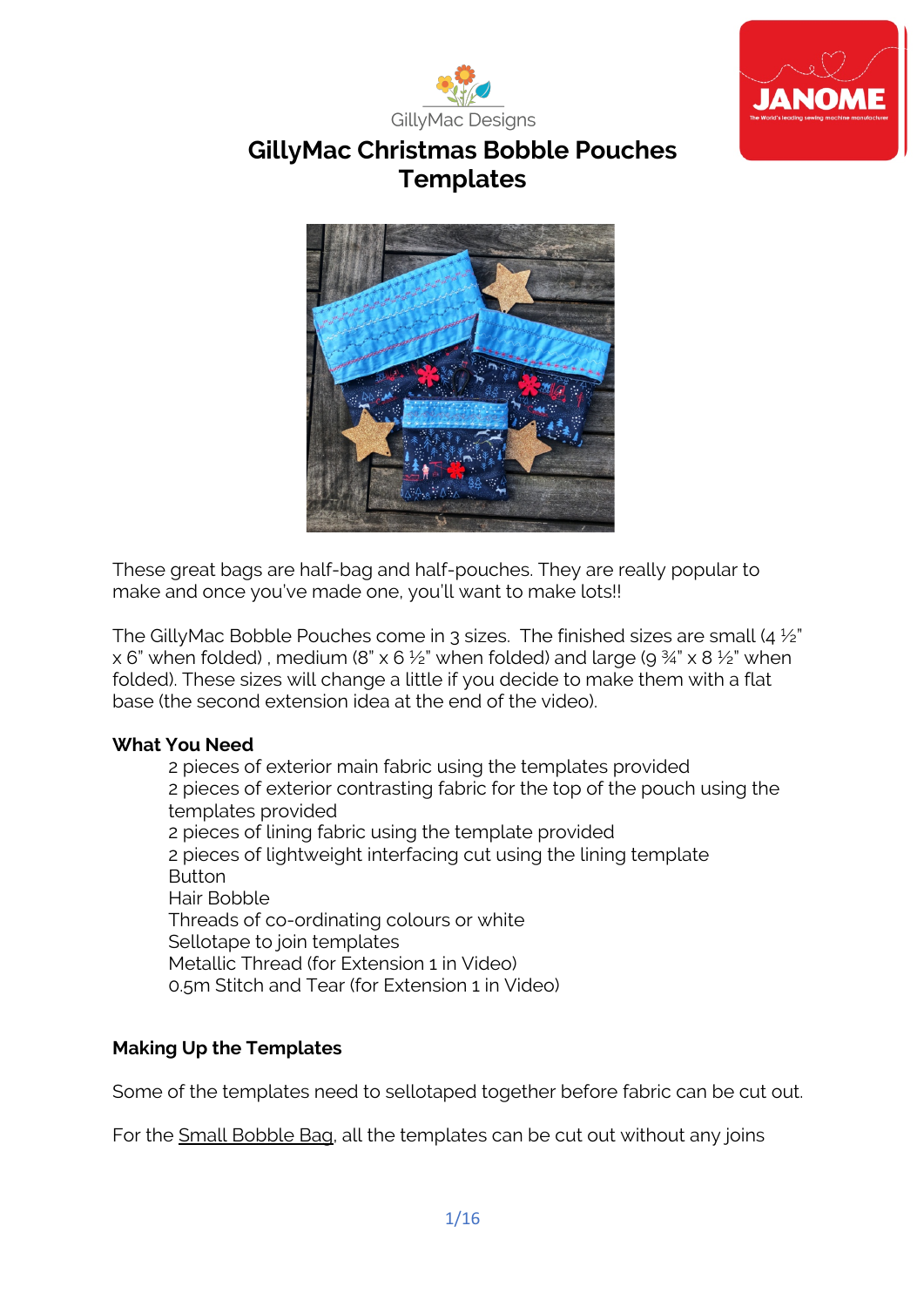



For the Medium Bobble Bag, the lining fabric template needs to be joined as follows



*Lining Fabric Template*

For the Large Bobble Bag, the all the fabric templates need to be joined as follows



*Lining Fabric Template*

## **Spacing of Decorative Sewing on Contrasting Fabrics**

Draw lines with a removable marker on the front of the contrasting fabric at these distances from the top edge and sew your decorative stitches over them.

Small Bobble Bag



## Medium Bobble Bag

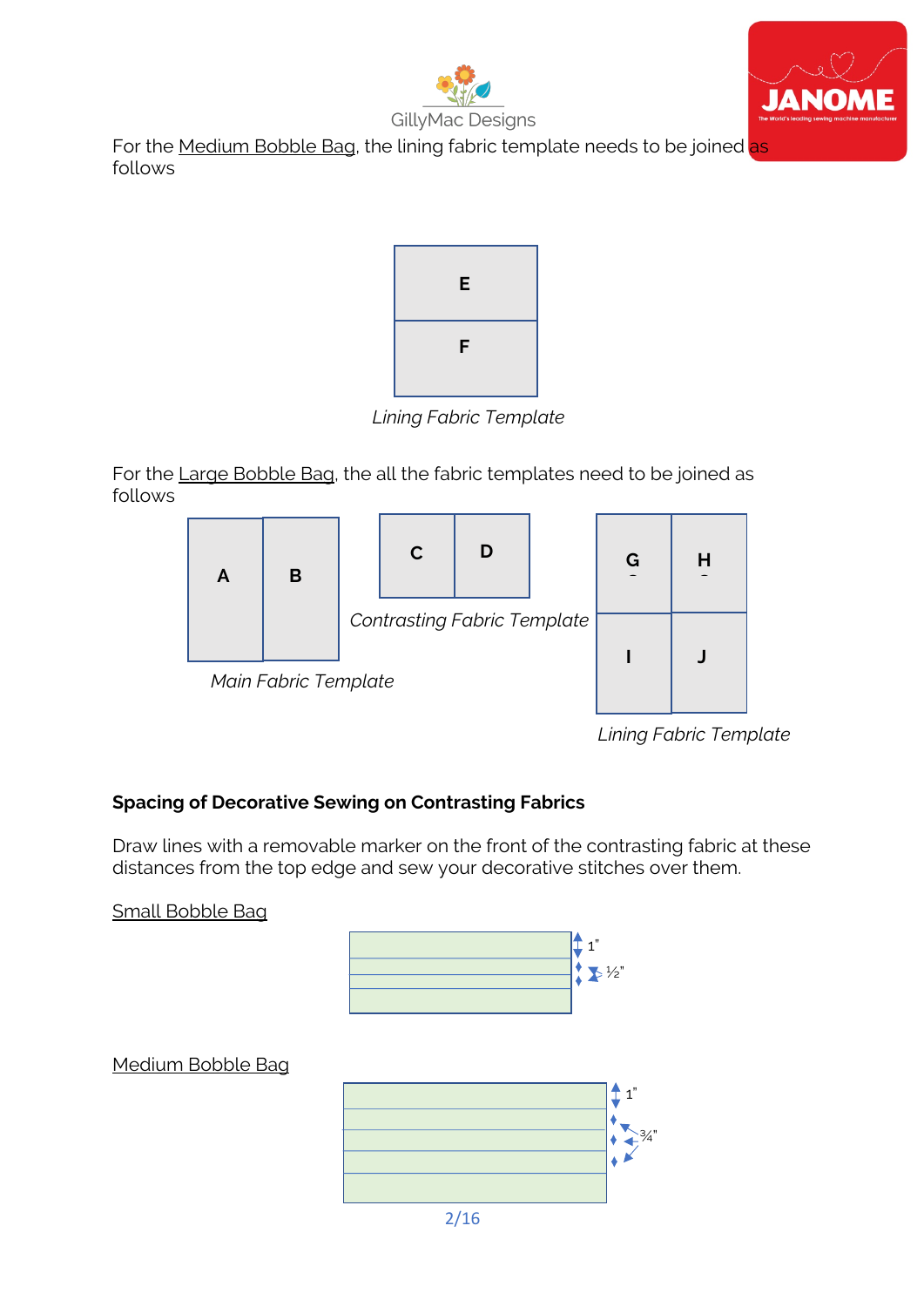



Large Bobble Bag



#### **Making the Flat Bottom Bases (Medium & Large Bags Only) – Extension Suggestion No. 2**

Cut away the bottom corners of the main piece and lining as indicated in the templates and complete the bottom corners as shown in the video.

All other instructions are in the video. Don't forget to send us a picture of your finished item at mail@gillymacdesigns.com or post a picture on the GillyMac Design Facebook page or tag us on Instagram or Twitter using #gillymacdesigns.

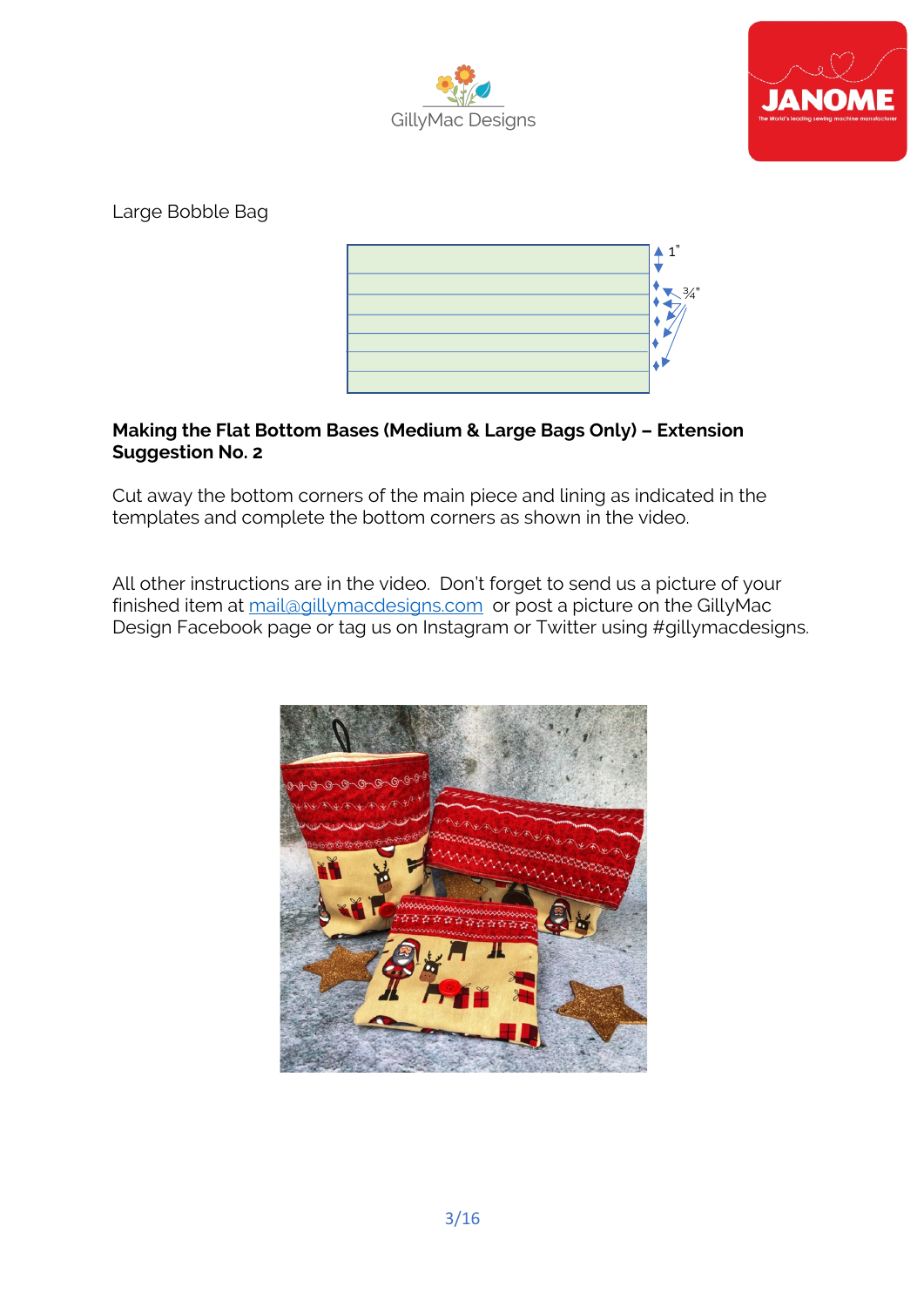



| Cut out this<br>section for flat<br>bottom version |                                    |                                     |
|----------------------------------------------------|------------------------------------|-------------------------------------|
|                                                    | Exterior Main Fabric (Small) Cut 2 | Exterior Main Fabric (Medium) Cut 2 |
|                                                    |                                    |                                     |
|                                                    |                                    |                                     |
|                                                    |                                    |                                     |
| Cut out this<br>section for flat<br>bottom version |                                    |                                     |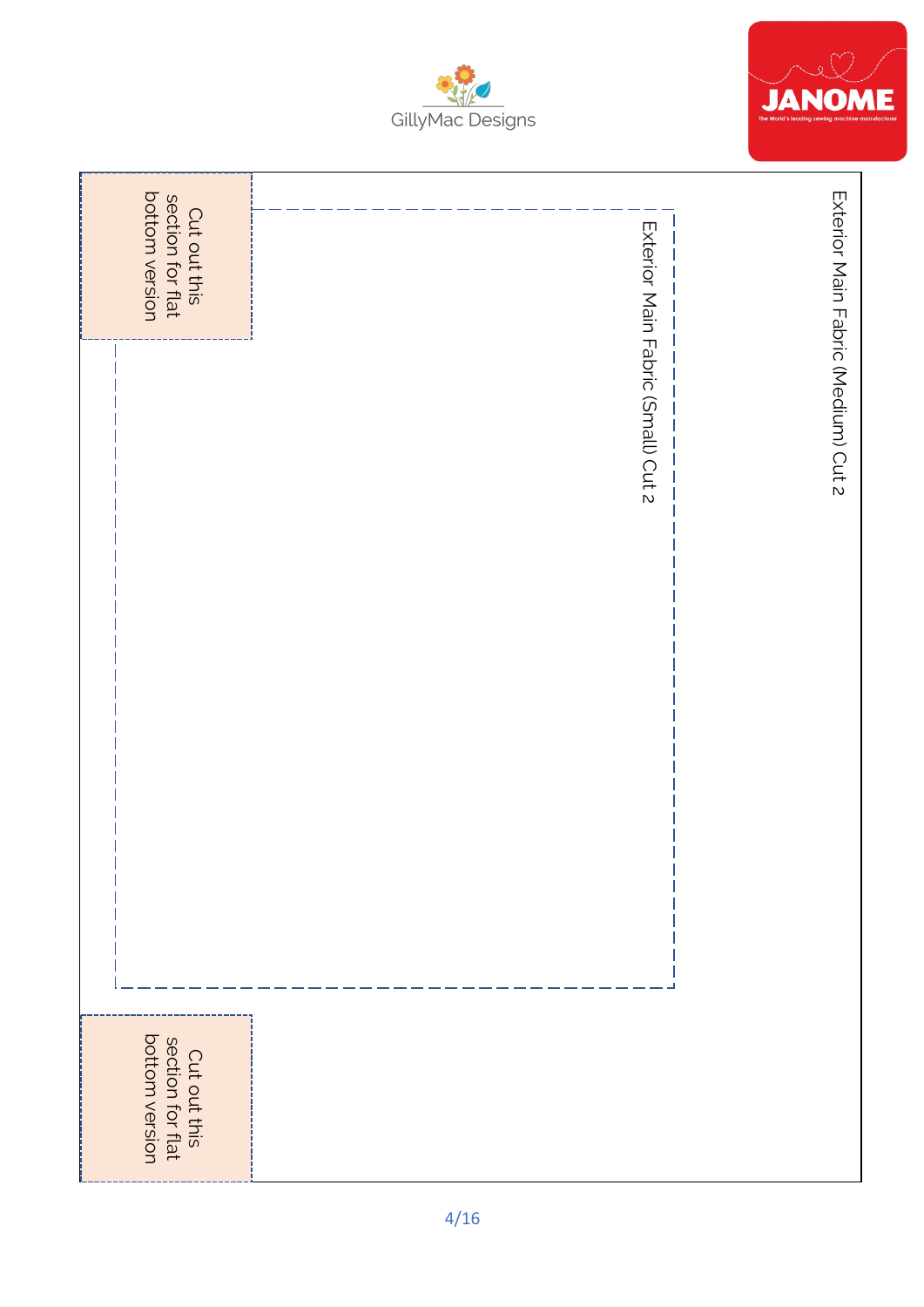



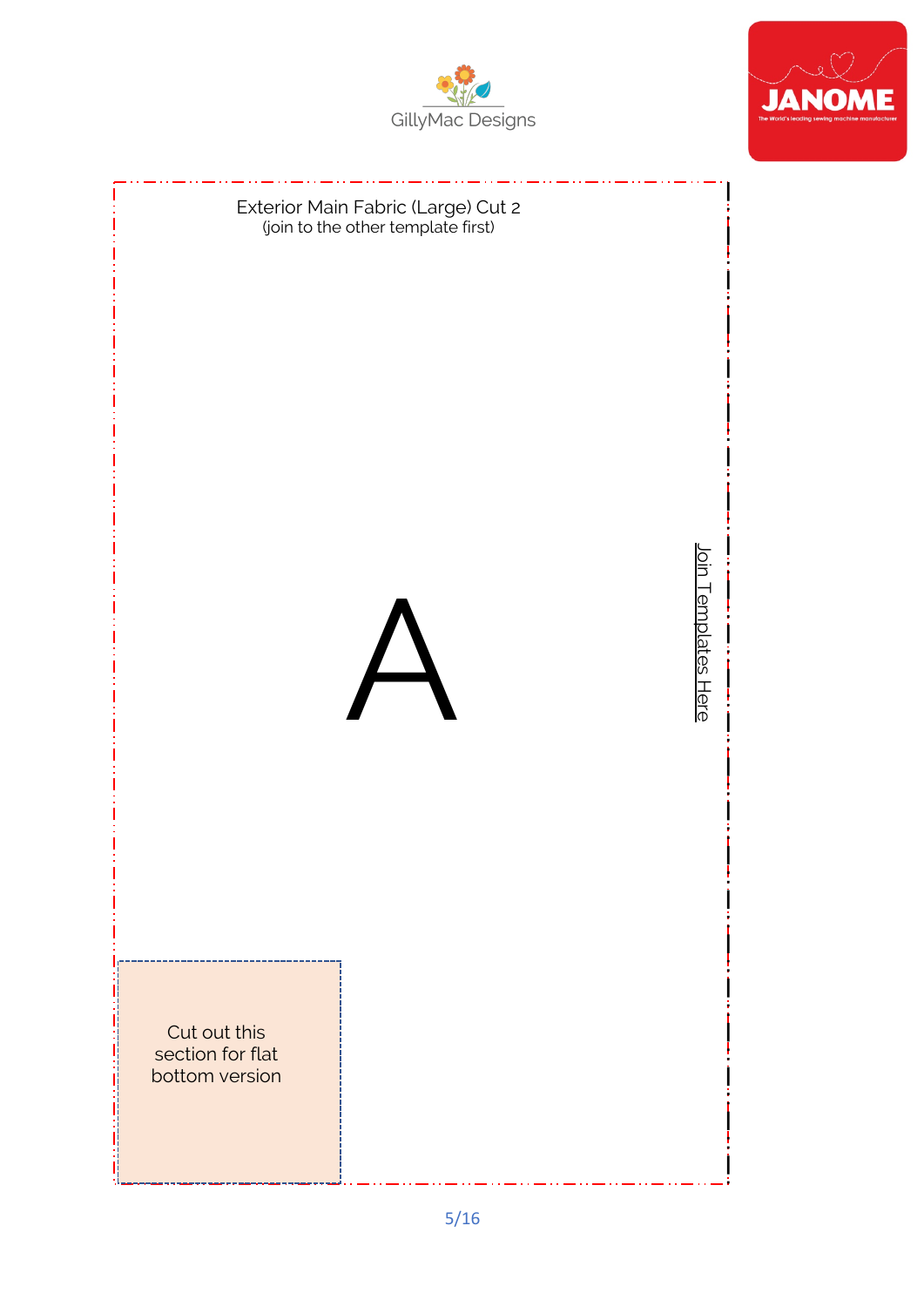



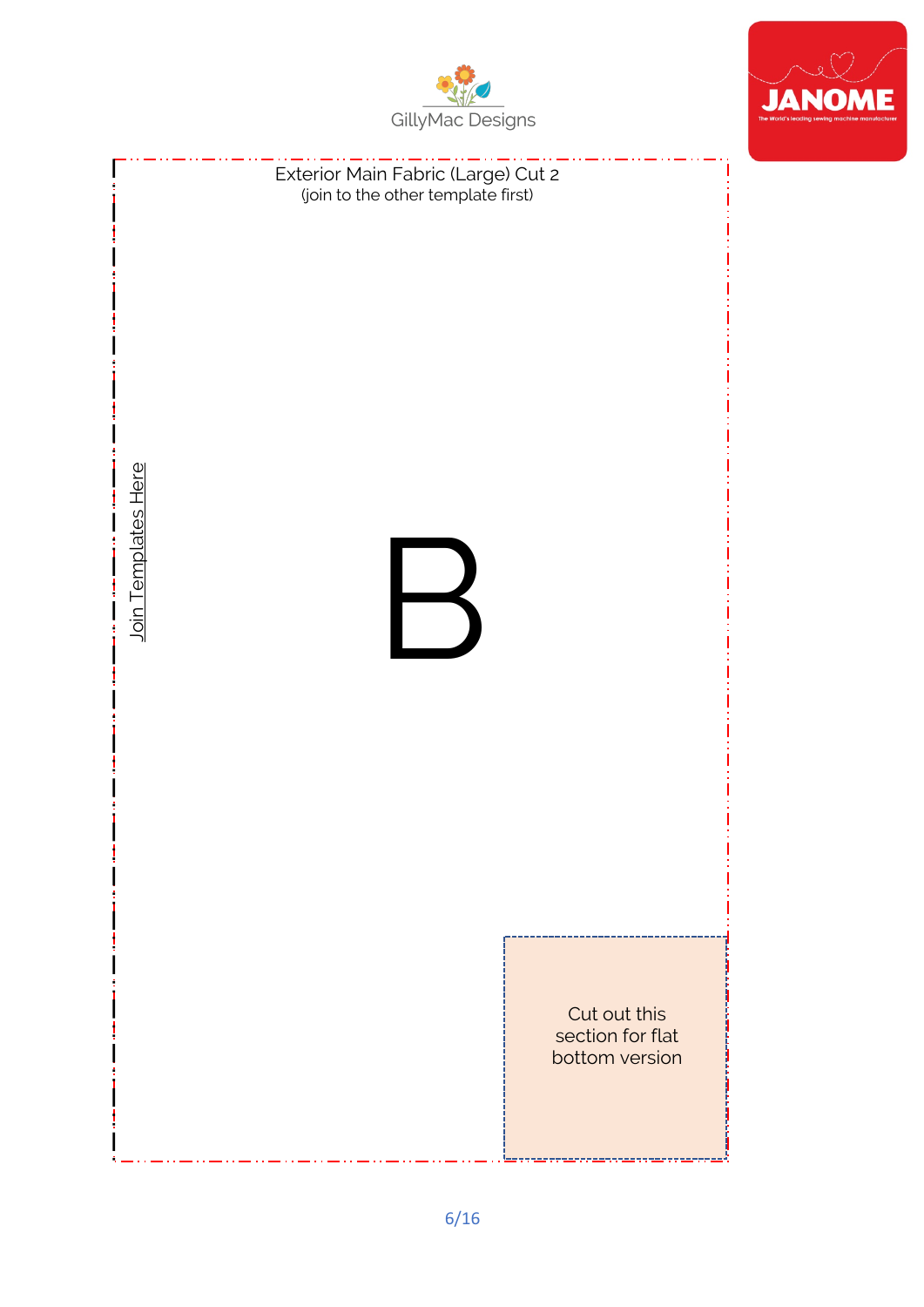



| Exterior Contrasting Fabric (Small) Cut 2 | Exterior Contrasting Fabric (Medium) Cut 2<br>ľ<br>I<br>$\frac{1}{1}$<br>Ï<br>I<br>j<br>$\frac{1}{1}$<br>j<br>I<br>$\frac{1}{1}$<br>I<br>I<br>ì<br>Ï<br>$\frac{1}{1}$<br>Ï<br>$\frac{1}{1}$<br>Ï<br>Ï<br>Ï<br>J<br>ı |  |
|-------------------------------------------|----------------------------------------------------------------------------------------------------------------------------------------------------------------------------------------------------------------------|--|
|                                           |                                                                                                                                                                                                                      |  |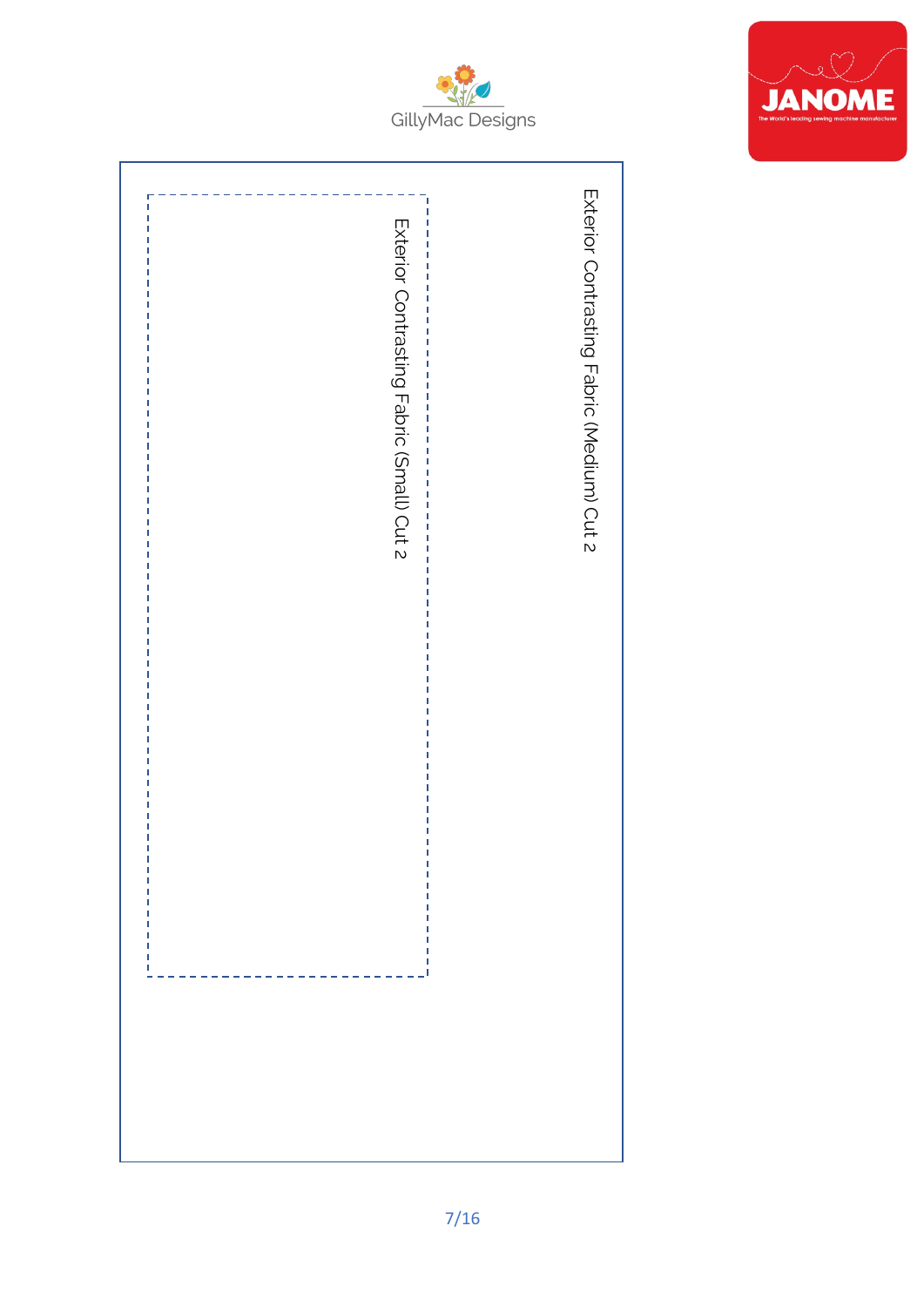



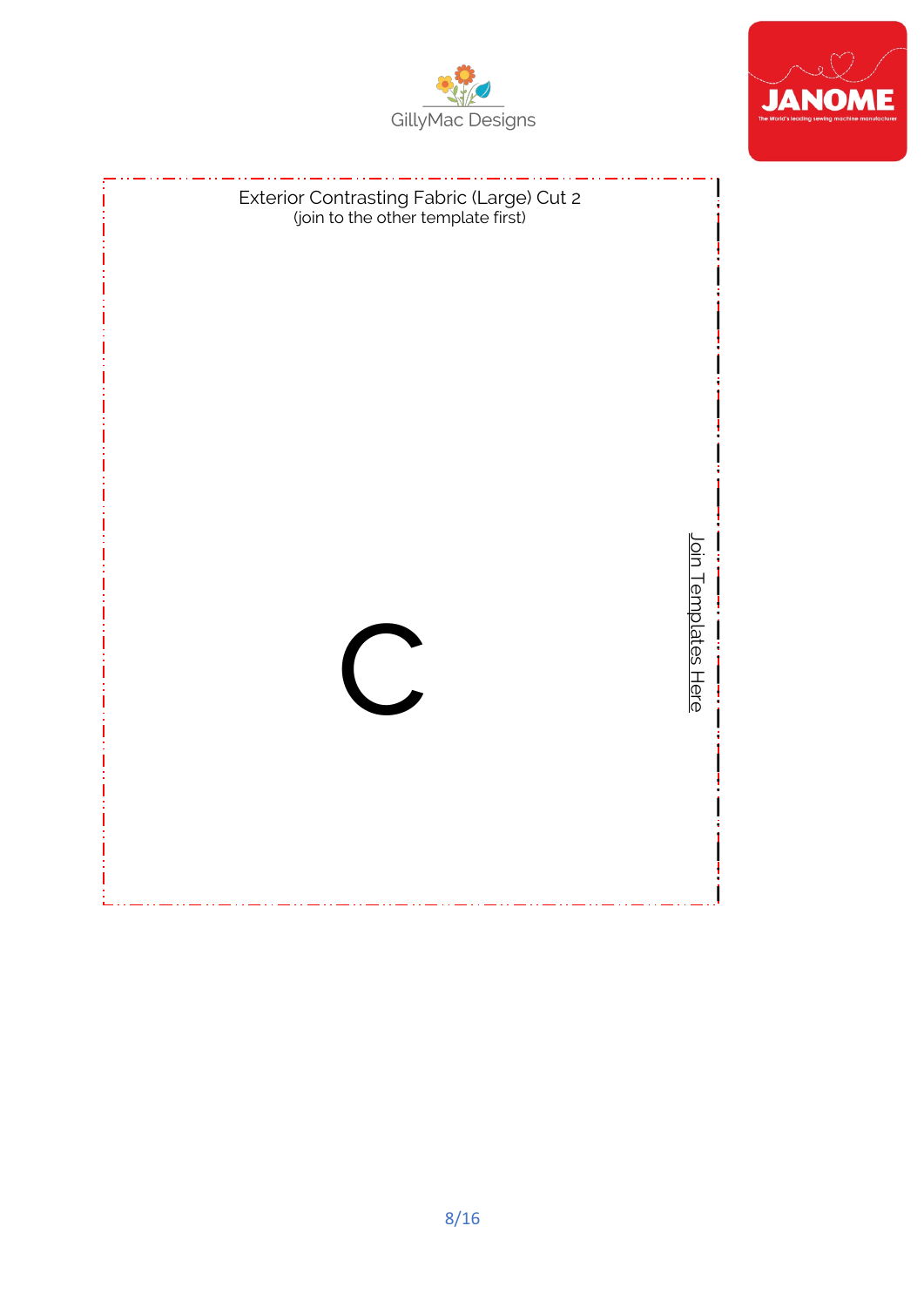



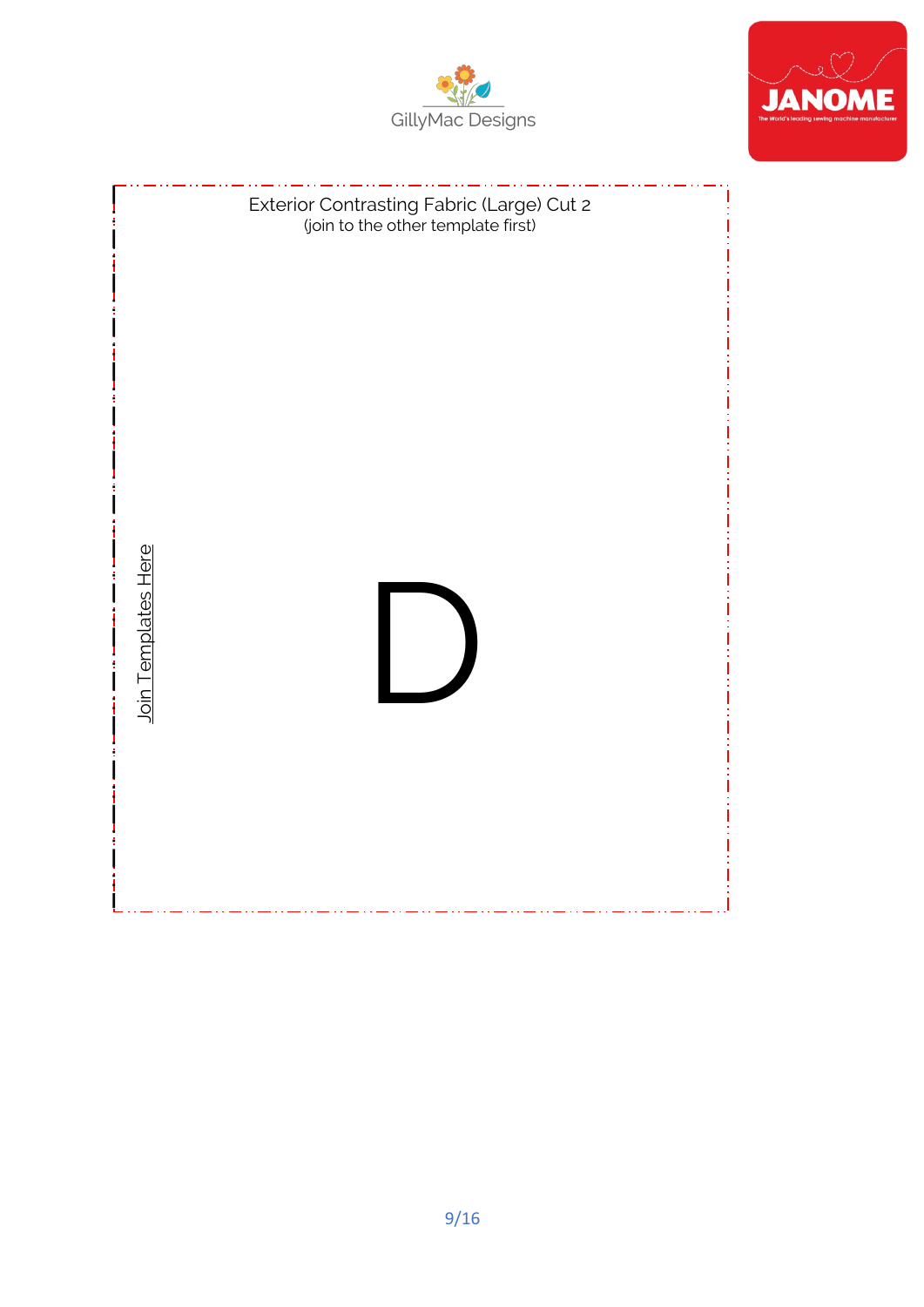

**JANOME** 



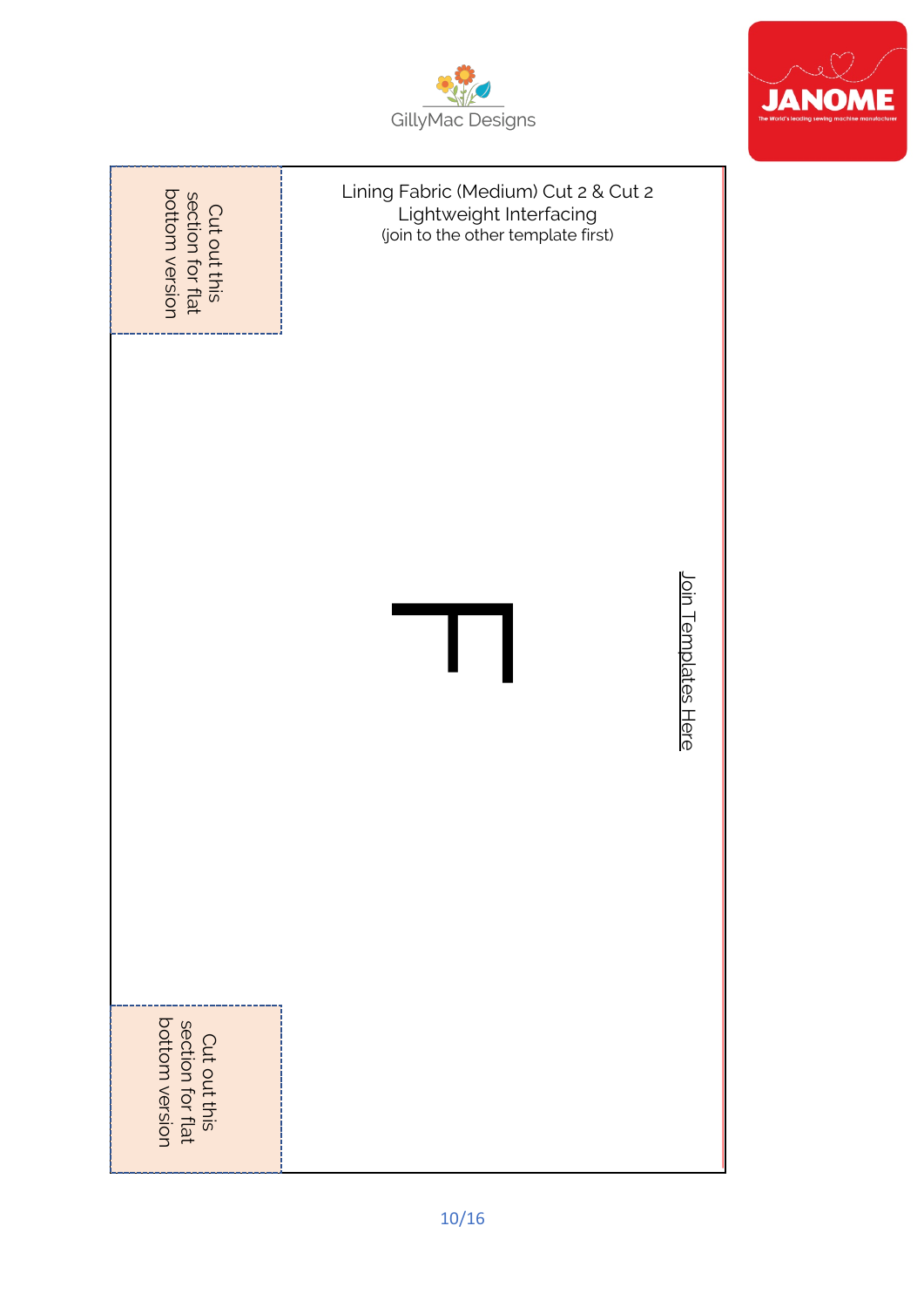



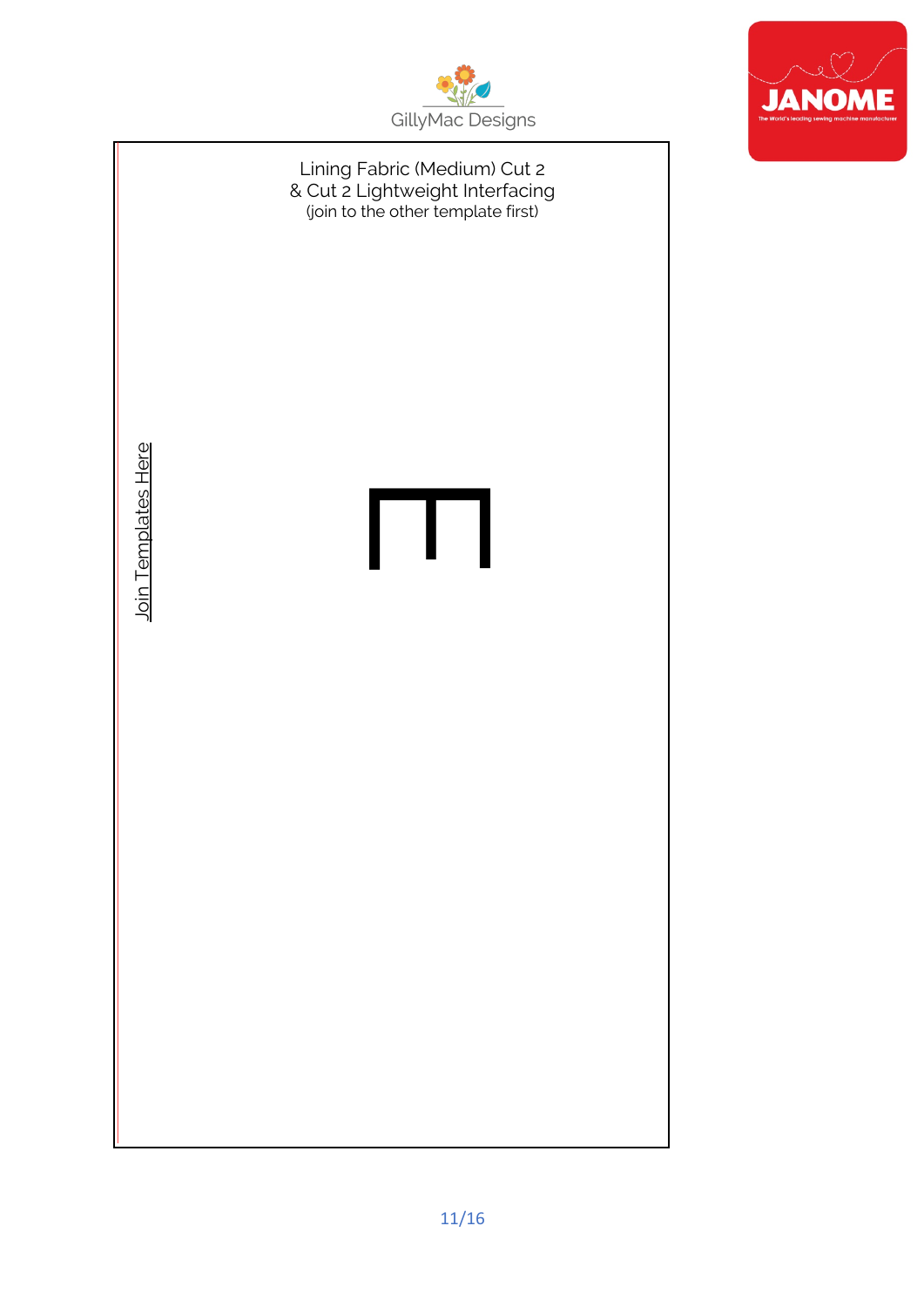



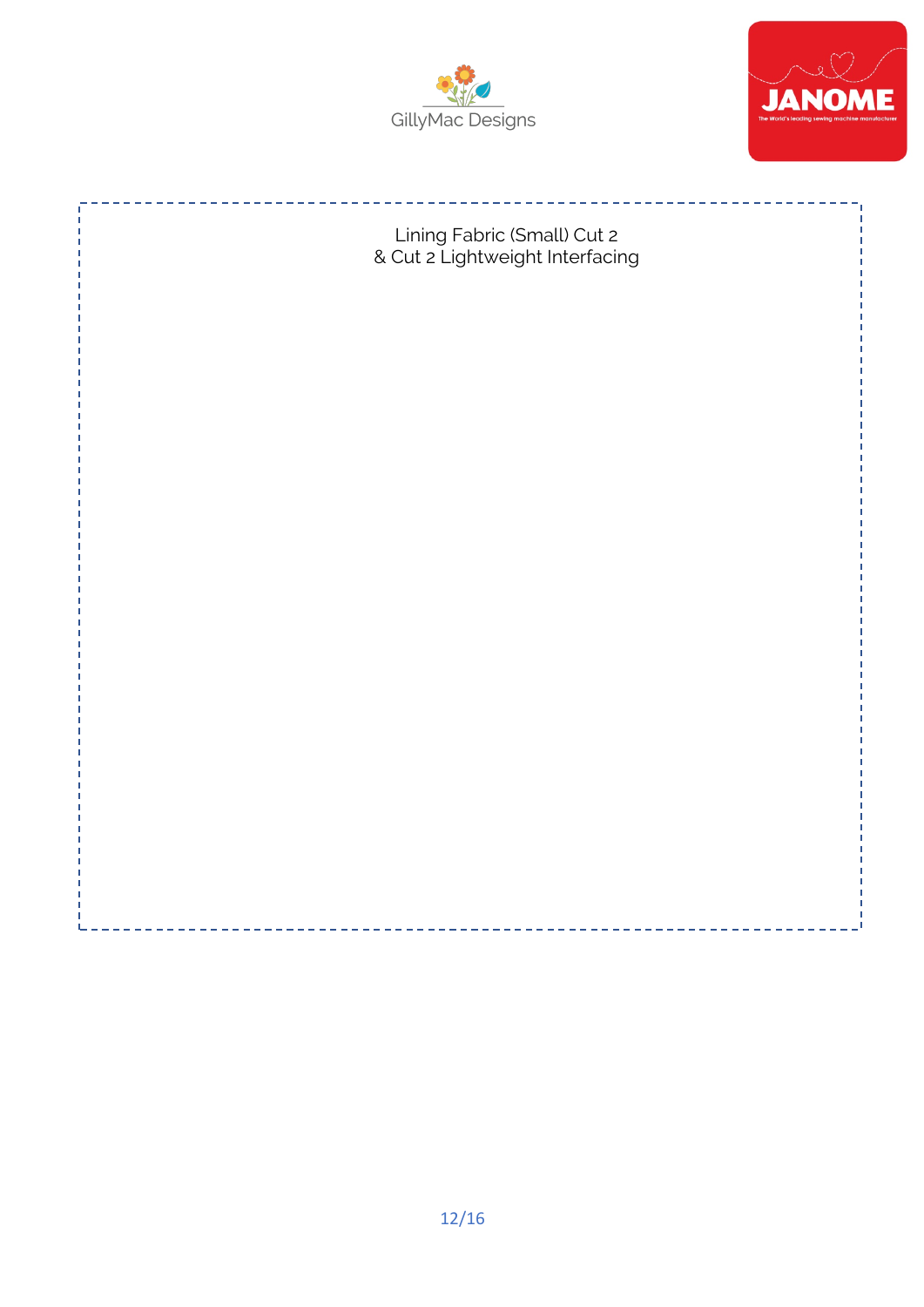



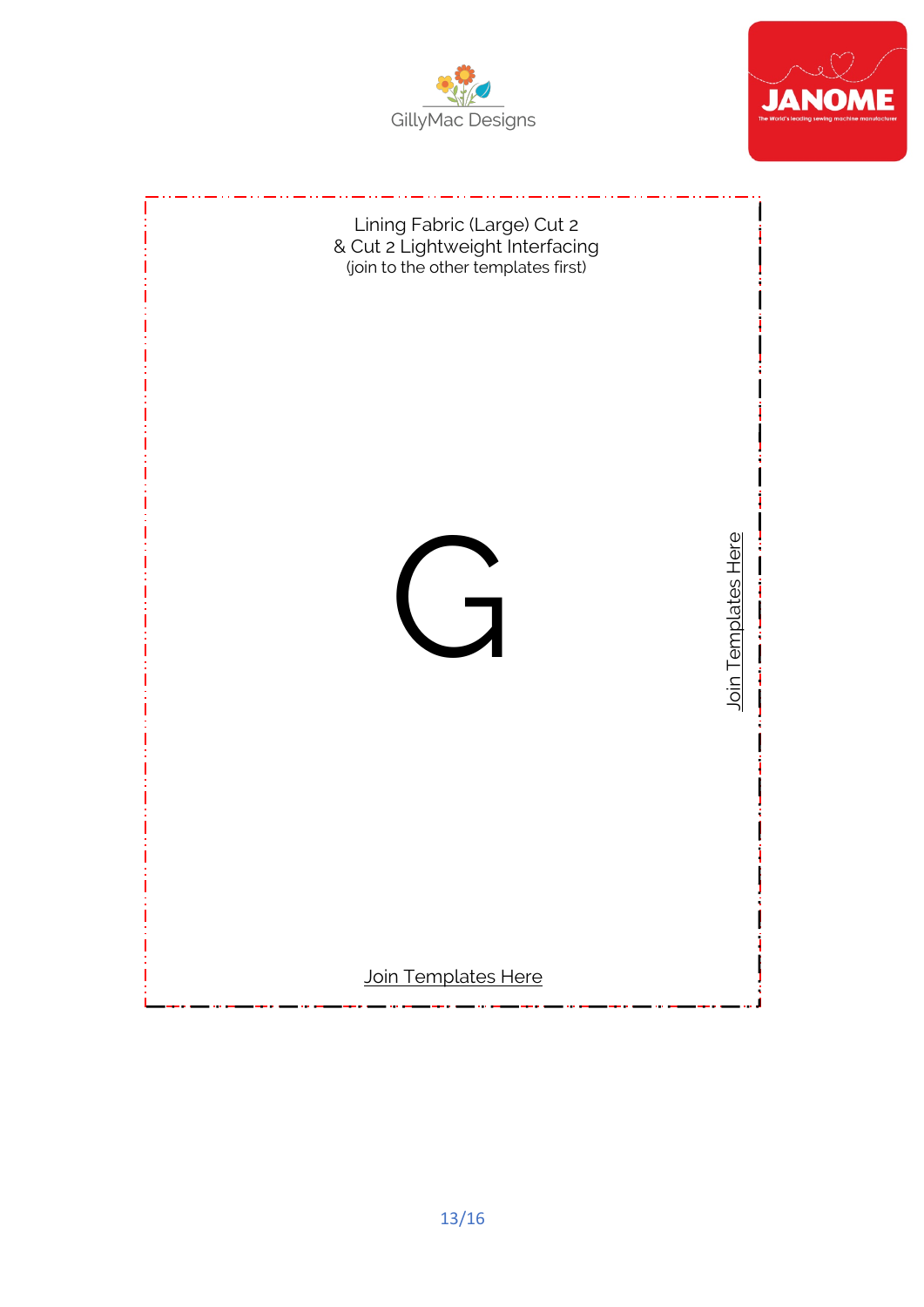



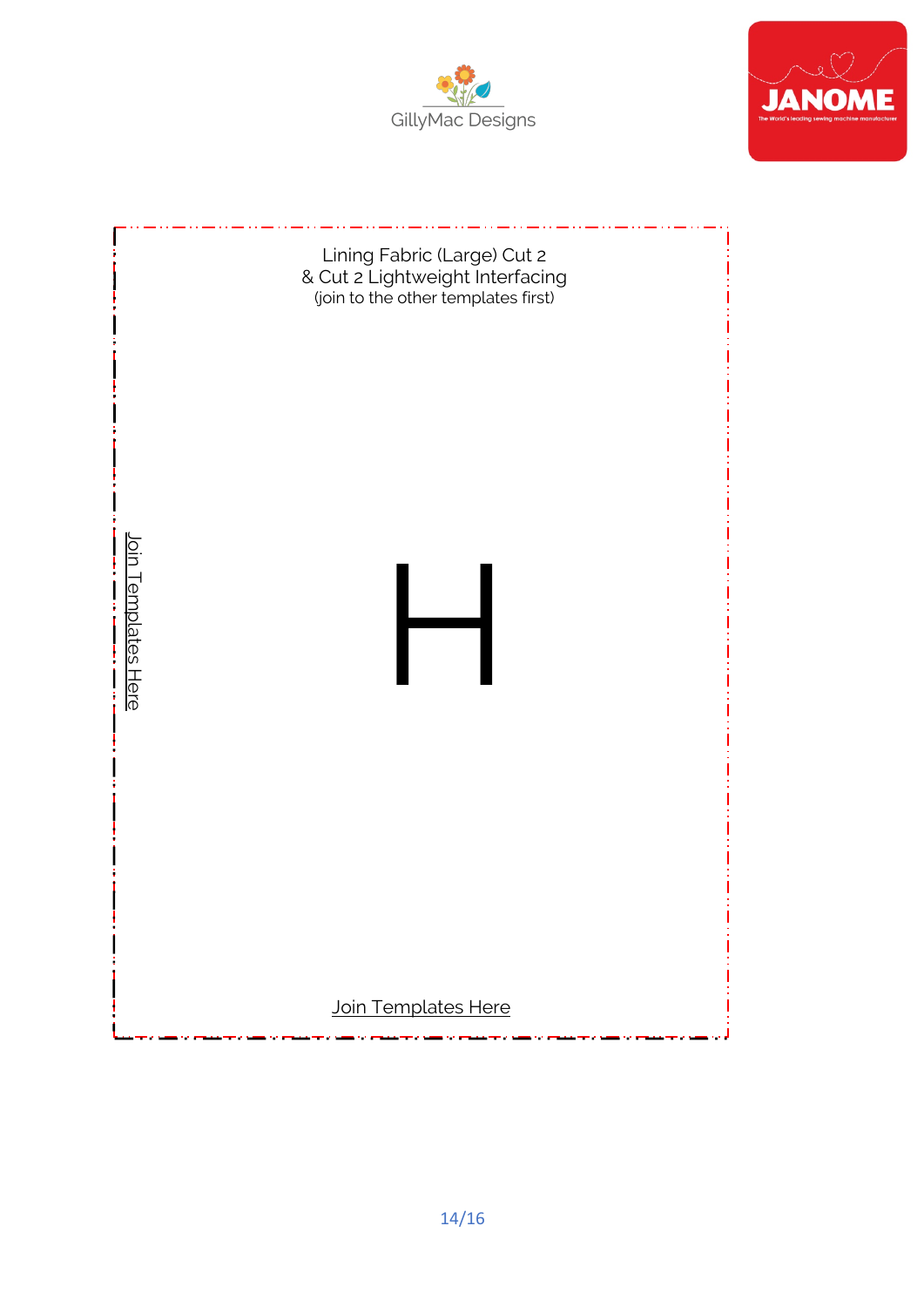